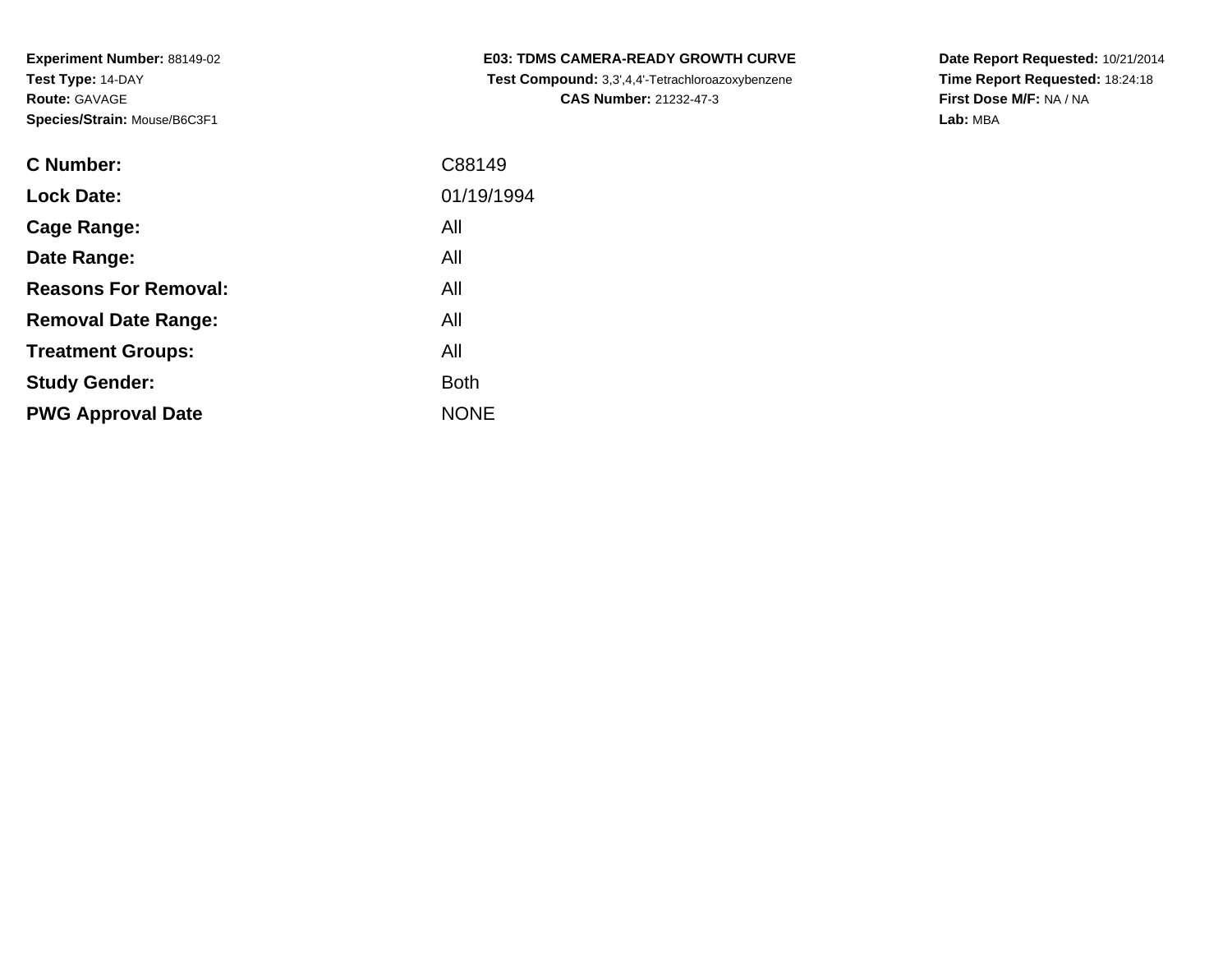## **E03: TDMS CAMERA-READY GROWTH CURVE**

**Test Compound:** 3,3',4,4'-Tetrachloroazoxybenzene

**CAS Number:** 21232-47-3

**Date Report Requested:** 10/21/2014**Time Report Requested:** 18:24:18**First Dose M/F:** NA / NA**Lab:** MBA

**MALE** 

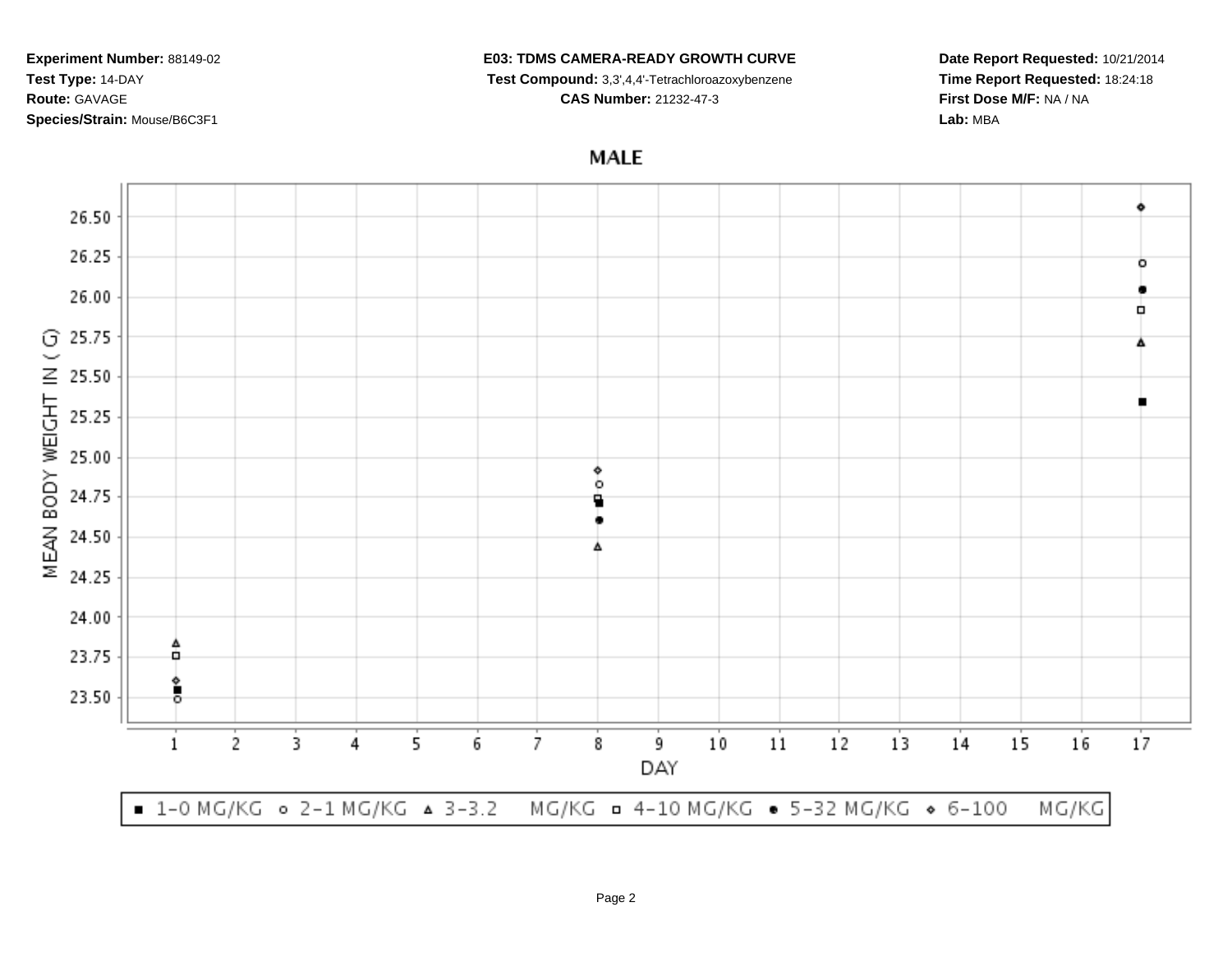**E03: TDMS CAMERA-READY GROWTH CURVE Test Compound:** 3,3',4,4'-Tetrachloroazoxybenzene**CAS Number:** 21232-47-3

\*\*\*END OF MALE DATA\*\*\*

**Date Report Requested:** 10/21/2014**Time Report Requested:** 18:24:18**First Dose M/F:** NA / NA**Lab:** MBA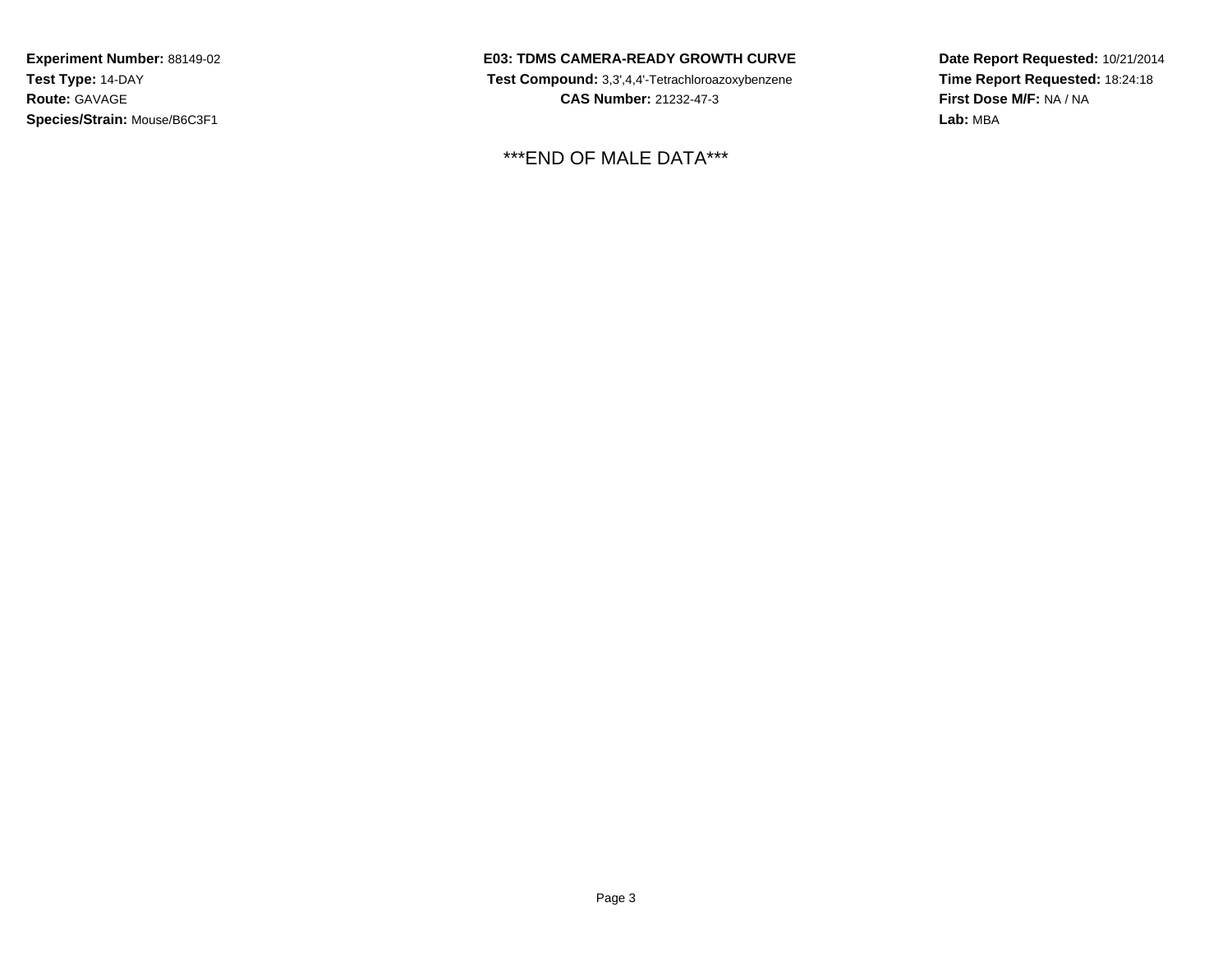## **E03: TDMS CAMERA-READY GROWTH CURVE**

**Test Compound:** 3,3',4,4'-Tetrachloroazoxybenzene

**CAS Number:** 21232-47-3

**Date Report Requested:** 10/21/2014**Time Report Requested:** 18:24:18**First Dose M/F:** NA / NA**Lab:** MBA

## **FEMALE**